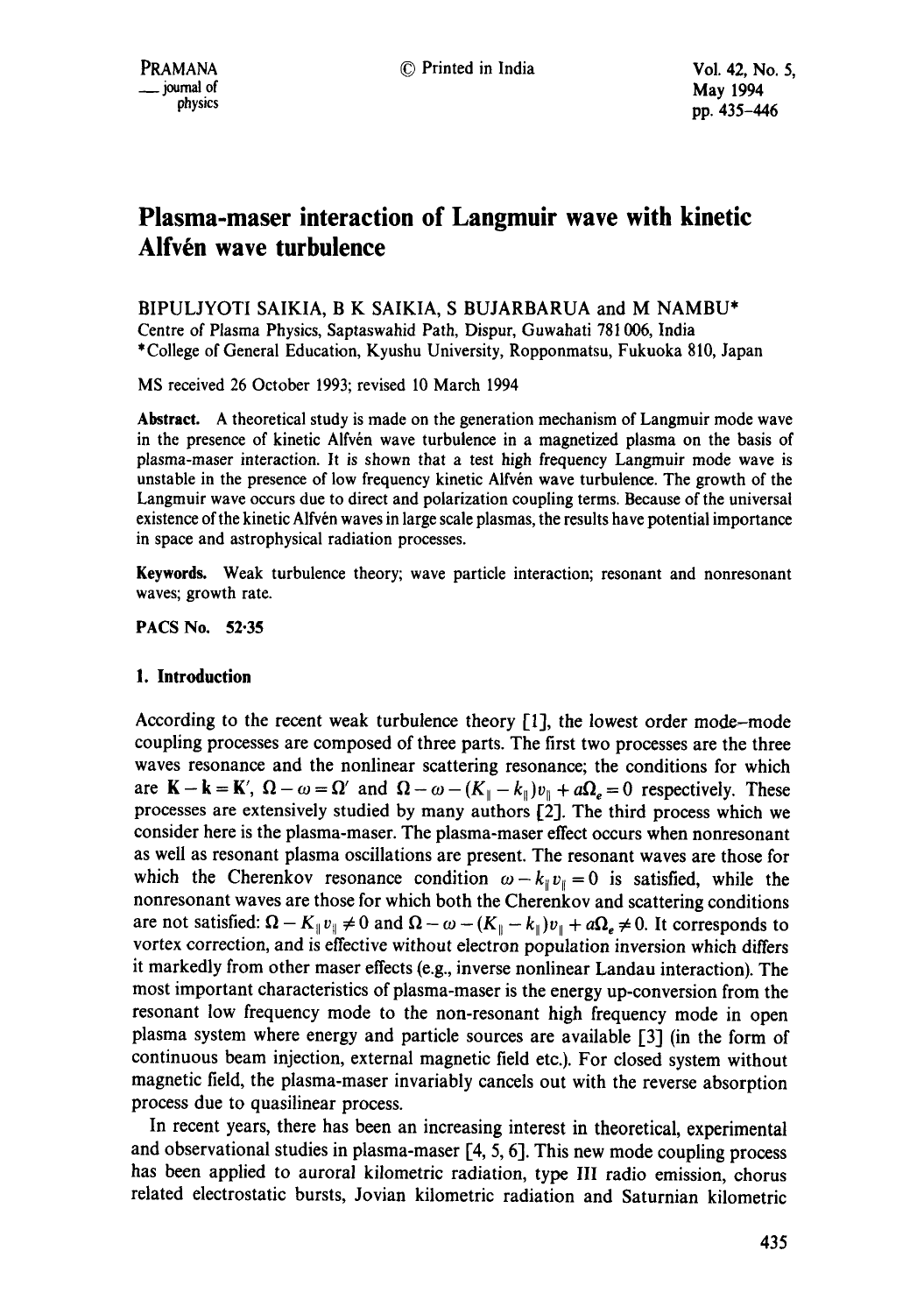## *Bipuljyoti Saikia et al*

radiation. The nature of plasma-maser based on quantum electrodynamical methods is investigated [7]. The nonlinear effect of the resonant and non-resonant modes simultaneously on the evolution of electron distribution function, known as the inverse plasma-maser, has also been studied [8]. Recently, the basic physics involved in the process, i.e., the energy and momentum conservation relations among the waves and the electrons is also investigated  $[4, 9]$ . In [9], it has been shown that the energy and momentum conservation relations between particle kinetic energy and wave energy is satisfied for the plasma-maser process, while the Manley-Rowe relation for plasma waves is violated and as a result an efficient energy up-conversion from the low frequency resonant mode to high frequency nonresonant mode becomes possible. The violation of Manley-Rowe relation for open system is already mentioned by Krlin [10].

Almost all the previous studies in plasma-maser, except [6], electrostatic turbulences are considered. But, due to its small scale length (on the order of Debye length), electrostatic wave is not dominant turbulent fluctuations in cosmic plasmas. On the other hand, magnetohydrodynamic waves have a large scale size because the parallel wavelength is comparable to the system size. MHD turbulence occurs in laboratory settings such as fusion confinement systems (e.g., reverse-field pinch) and astrophysical systems (e.g., solar corona, earth's magnetosheath etc.). Here, we show that nonlinear interaction of kinetic Alfvén wave turbulence with a test high frequency electrostatic (Langmuir) wave can lead to amplification of the high frequency wave through the plasma-maser interaction.

We study the interaction between stationary kinetic Alfven wave and electrons in an open system. Electrons that have velocities close to the phase velocity of kinetic Alfvén wave experience mixed mode perturbations between kinetic Alfvén wave and electrostatic waves. As a result, the growth of the test electrostatic wave occur through the plasma-maser process.

The organization of the paper is as follows. In  $\S$ 2, the formulation and basic assumptions of the plasma-maser process are given and the nonlinear dielectric constant of the Langmuir mode in presence of the kinetic Alfvén wave turbulence is derived. The nonlinear dielectric constant is composed of two parts: direct and polarization mode coupling terms. The growth rate of the Langmuir mode through the form of the Landau resonance is obtained for direct and polarization terms respectively in  $\S 3$ . Finally,  $\S 4$  contains a discussion on the study and its potential importance and applicability.

## **2. Formulations**

We derive the dispersion relation of the Langmuir mode in the presence of stationary kinetic Alfvén wave turbulence propagating in the  $x-z$  plane with wave vector  $k(=k_{\perp}, 0, k_{\parallel})$ . The wave fields are  $E_l(= E_{l\perp}, 0, E_{l\parallel})$  and  $B_l(= 0, B_{l}$ , 0). The kinetic Alfvén wave turbulence is assumed to be driven by electron beam. The electron distribution function is

$$
f_{oe}(v) = \left(\frac{m}{2\pi T_e}\right)^{3/2} \exp\bigg(-\frac{mv_{\perp}^2}{2T_e}\bigg) \exp\bigg(-\frac{m(v_{\parallel} - v_{o})^2}{2T_e}\bigg),\tag{1}
$$

where the symbols have their usual meaning. We assume that the electron beam is injected continuously from system outside to keep the distribution function stationary.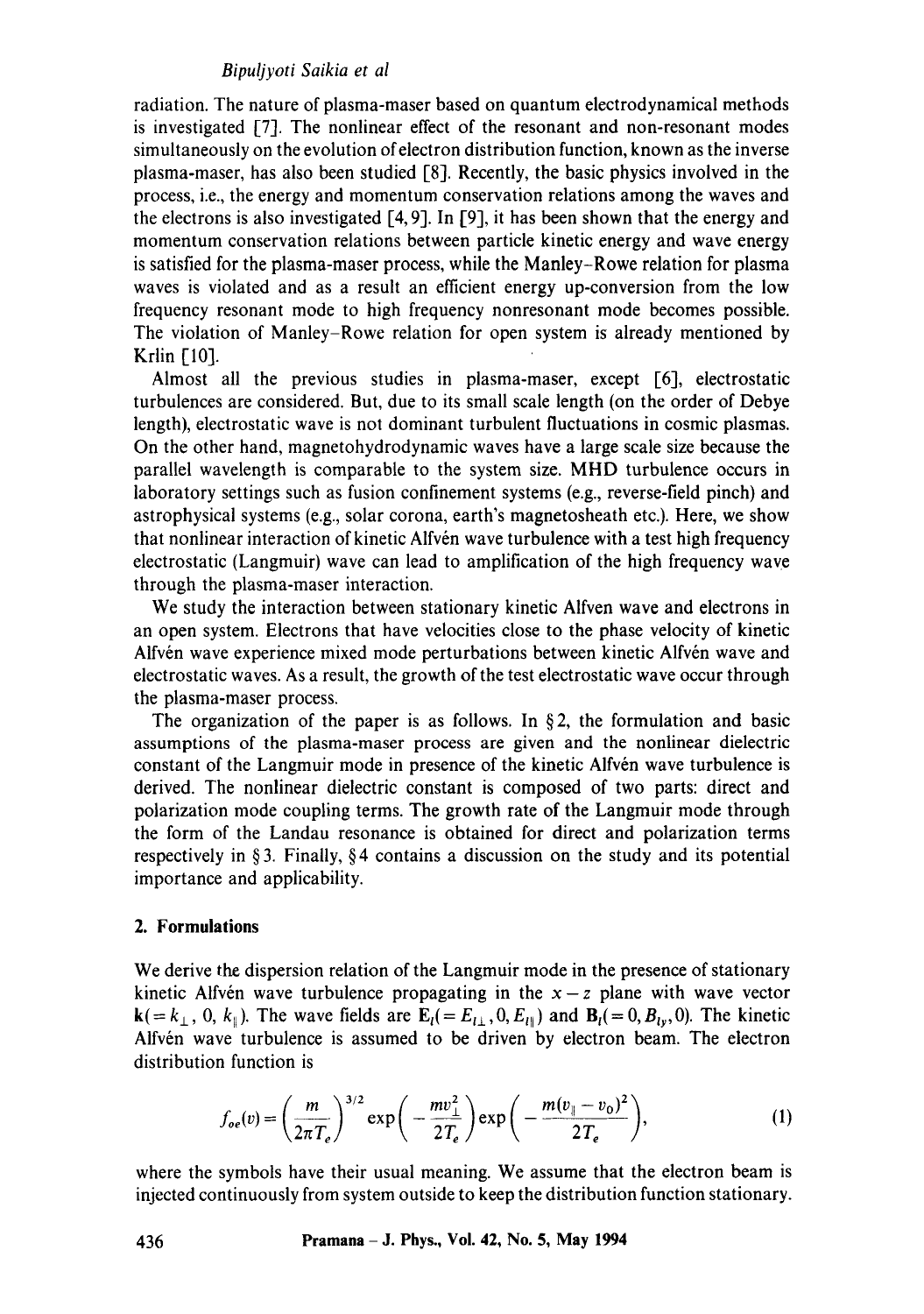#### *Kinetic Alfvdn wave turbulence*

Thus, in spite of the quasilinear interaction between kinetic Alfvén wave and electrons, the electron distribution function remains stationary. This is the main reason why the Manley-Rowe relation is violated for open plasma system.

The basic equations are the Vlasov-Poisson equations

$$
\left[\frac{\partial}{\partial t} + \mathbf{v} \cdot \frac{\partial}{\partial \mathbf{r}} - \frac{e}{m} \left( \mathbf{E}(\mathbf{r}, t) + \frac{\mathbf{v} \times \mathbf{B}(\mathbf{r}, t)}{c} \right) \cdot \frac{\partial}{\partial \mathbf{v}} \right] f_e(\mathbf{r}, \mathbf{v}, t) = 0, \tag{2}
$$

$$
\nabla \cdot \mathbf{E}(\mathbf{r}, t) = -4\pi e \int f_e(\mathbf{r}, \mathbf{v}, t) \, \mathrm{d}\mathbf{v},\tag{3}
$$

where the notations are standard. According to the linear response theory of turbulent plasma, the unperturbed electron distribution function and fields are,

$$
F_{oe} = f_{oe} + \varepsilon f_{1e} + \varepsilon^2 f_{2e},
$$
  

$$
\mathbf{E}_{oe} = \varepsilon \mathbf{E}_l, \quad \mathbf{B}_{oe} = \mathbf{B}_0 + \varepsilon \mathbf{B}_l,
$$
 (4)

where  $\varepsilon$  ( $\ll$  1) is a small parameter associated with the turbulence fields and  $B_0(= 0, 0)$  $(0, B_0)$  is the external magnetic field.

We assume that the system is open. Further, the fluctuation level of the kinetic Alfvén wave is assumed to be a given quantity and the interaction between the low frequency Alfvén wave turbulence and the high frequency Langmuir mode is considered through resonant electrons. With the assumption that the density gradient be negligibly small, the linear response of the electron distribution function  $(f_{1e})$  due to the kinetic Alfvén wave reduces to,

$$
f_{1e}(\mathbf{k},\omega) = \frac{ie}{m} \frac{1}{\omega - k_{\parallel}v_{\parallel} + i0} \mathbf{E}_{l\parallel}(\mathbf{k},\omega) \frac{\partial}{\partial v_{\parallel}} f_{oe},
$$
 (5)

where *i*0 is the small imaginary part.

We now perturb the quasi-steady state by a high frequency test Langmuir mode wave field  $\mu \delta E_h$  with a propagation vector  $K(=0,0,K)$  and a frequency  $\Omega$ , here  $\mu \ll \varepsilon$ . Thus the total perturbed electric and magnetic fields and the electron distribution functions are,

$$
\delta \mathbf{E} = \mu \delta \mathbf{E}_h + \mu \epsilon \delta \mathbf{E}_{lh},
$$
  
\n
$$
\delta \mathbf{B} = 0 + \mu \epsilon \delta \mathbf{B}_{lh},
$$
  
\n
$$
\delta f = \mu \delta f_h + \mu \epsilon \delta f_{lh} + \mu \epsilon^2 \Delta f.
$$
\n(6)

Linearizing the Vlasov equation (2) to the orders  $\mu$ ,  $\mu\epsilon \mu e^2$  we obtain,

$$
\cdot P \delta f_h - \frac{e}{m} \delta \mathbf{E}_h \cdot \frac{\partial}{\partial \mathbf{v}} f_{oe} = 0
$$
 (7)  

$$
P \delta f_{lh} - \frac{e}{m} \left( \mathbf{E}_l + \frac{\mathbf{v} \times \mathbf{B}_l}{c} \right) \cdot \frac{\partial}{\partial \mathbf{v}} \delta f_h - \frac{e}{m} \delta \mathbf{E}_h \cdot \frac{\partial}{\partial \mathbf{v}} f_{1e}
$$

$$
- \frac{e}{m} \left( \delta \mathbf{E}_{lh} + \frac{\mathbf{V} \times \delta \mathbf{E}_{lh}}{c} \right) \cdot \frac{\partial}{\partial \mathbf{v}} f_{oe} = 0
$$
 (8)

**Pramana - J. Phys., Vol. 42, No. 5, May 1994** 437.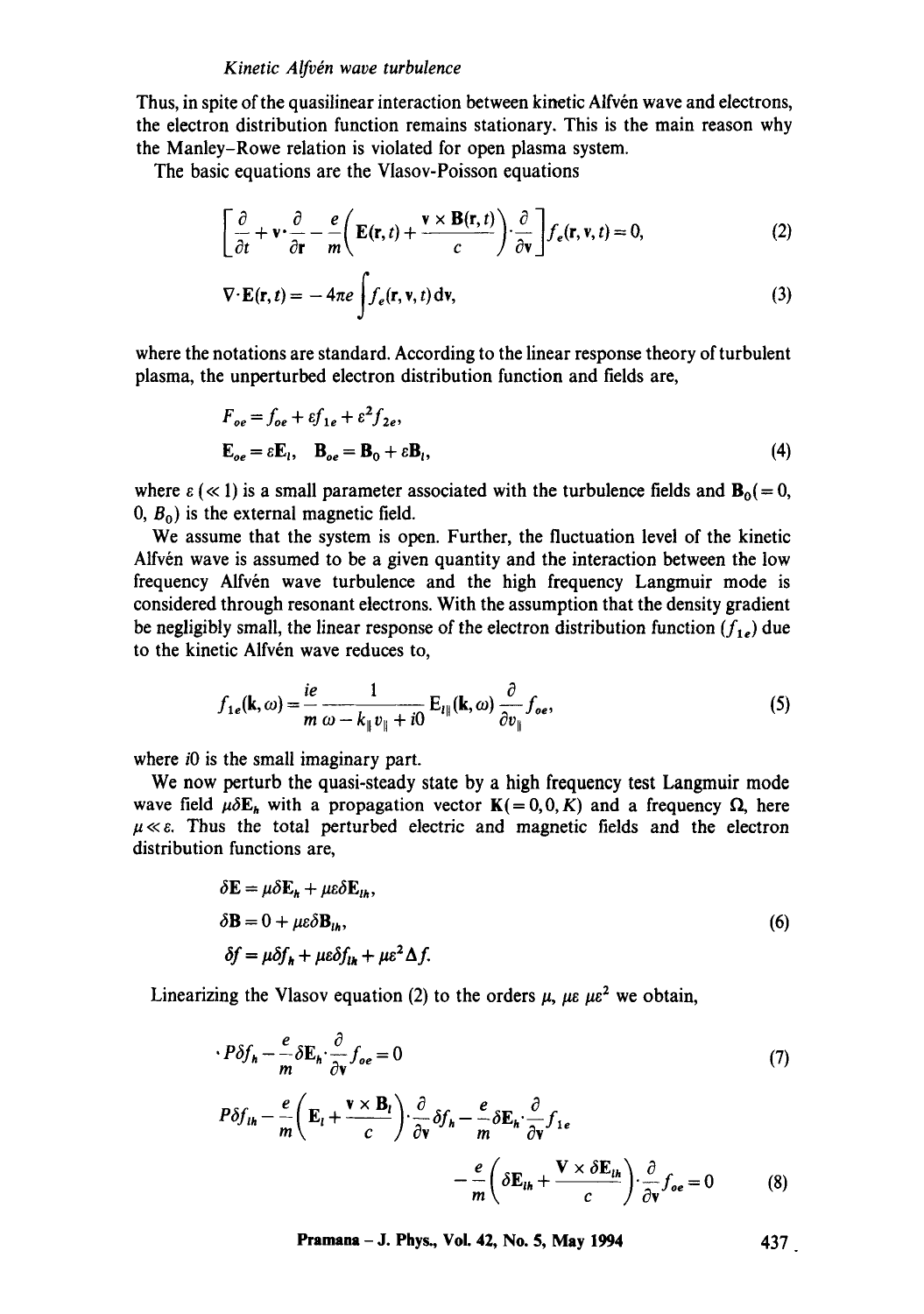Bipuljyoti Saikia et al

$$
P\Delta f - \frac{e}{m} \left\langle \left( \mathbf{E}_l + \frac{\mathbf{v} \times \mathbf{B}_l}{c} \right) \cdot \frac{\partial}{\partial \mathbf{v}} \delta f_{\mathbf{u}_h} \right\rangle - \frac{e}{m} \left\langle \left( \delta \mathbf{E}_{\mathbf{u}_h} + \frac{\mathbf{v} \times \delta \mathbf{B}_{\mathbf{u}_h}}{\mathbf{c}} \right) \cdot \frac{\partial}{\partial \mathbf{v}} f_{1e} \right\rangle
$$
  
= 0 (9)

where  $\langle \cdots \rangle$  means average over the kinetic Alfvén waves and P is the operator,

$$
P \equiv \frac{\partial}{\partial t} + \mathbf{v} \cdot \frac{\partial}{\partial \mathbf{r}} - \frac{e}{m} \mathbf{v} \times \mathbf{B}_0 \cdot \frac{\partial}{\partial \mathbf{v}}
$$

In  $(4)$ ,  $(6)$  and  $(9)$ , we omitted the second-order field quantities, which can be justified under random phase approximations.

Taking Fourier transform in space and time for the various quantities, we obtain from (3) the non-linear dielectric constant of the Langmuir mode in the presence of the kinetic Alfvén wave turbulence as (see Appendix),

$$
\varepsilon_h(\mathbf{K}, \Omega) = \varepsilon_0(\mathbf{K}, \Omega) + \varepsilon_d(\mathbf{K}, \Omega) + \varepsilon_p(\mathbf{K}, \Omega),\tag{10}
$$

where  $\varepsilon_0(\mathbf{K}, \Omega)$  is the linear part given by

$$
\varepsilon_0(\mathbf{K}, \Omega) = 1 + \frac{\omega_{pe}^2}{K} \int 2\pi v_\perp dv_\perp dv_\parallel \frac{1}{\Omega - K v_\parallel} \frac{\partial}{\partial v_\parallel} f_{oe}, \qquad (11)
$$

 $\varepsilon_d(\mathbf{K}, \Omega)$  is the direct mode coupling term given by

$$
\varepsilon_{d}(\mathbf{K},\Omega) = -\frac{\omega_{pe}^{2}}{K} \left(\frac{e}{m}\right)^{2} \sum_{\mathbf{k}} |E_{I\parallel}(\mathbf{k})|^{2} \sum_{a=-\infty}^{\infty} \int 2\pi v_{\perp} dv_{\perp} dv_{\parallel} \frac{1}{\Omega - Kv_{\parallel}}
$$
  

$$
\times \left[\frac{\partial}{\partial v_{\parallel}} + \frac{a\Omega_{e}}{v_{\perp}\omega} \left(v_{\parallel} \frac{\partial}{\partial v_{\perp}} - v_{\perp} \frac{\partial}{\partial v_{\parallel}}\right)\right] \frac{J_{a}^{2}(k_{\perp}v_{\perp}/\Omega_{e})}{\Omega - \omega - (K - k_{\parallel})v_{\parallel} + a\Omega_{e}}
$$
  

$$
\times \frac{\partial}{\partial v_{\parallel}} \frac{1}{k_{\parallel}v_{\parallel} - \omega + i0} \frac{\partial}{\partial v_{\parallel}} f_{oe} - \frac{\omega_{pe}^{2}}{K} \left(\frac{e}{m}\right)^{2} \sum_{\mathbf{k}} [E_{I\perp}(\mathbf{k}) E_{I\parallel}(-\mathbf{k})]
$$
  

$$
\times \sum_{a=-\infty}^{+\infty} \int 2\pi v_{\perp} dv_{\perp} dv_{\parallel} \frac{1}{\Omega - Kv_{\parallel}} \left[\left(1 - \frac{k_{\parallel}v_{\parallel}}{\omega}\right) \frac{\partial}{\partial v_{\perp}} + \frac{k_{\parallel}v_{\perp}}{\omega} \frac{\partial}{\partial v_{\parallel}}\right]
$$
  

$$
\times \frac{J_{a}^{2}(k_{\perp}v_{\perp}/\Omega_{e})}{\Omega - \omega - (K - k_{\parallel})v_{\parallel} + a\Omega_{e}} \frac{a\Omega_{e}}{k_{\perp}v_{\perp}} \frac{\partial}{\partial v_{\parallel}} \frac{1}{k_{\parallel}v_{\parallel} - \omega + i0} \frac{\partial}{\partial v_{\parallel}} f_{oe} \tag{12}
$$

and  $\varepsilon_p(\mathbf{K}, \Omega)$  is the polarization mode coupling term given by

$$
\varepsilon_p(\mathbf{K}, \Omega) = \frac{\omega_{pe}^2}{K} \left(\frac{e}{m}\right)^2 \sum_{\mathbf{k}} \frac{\omega_{pe}^2(\Omega - \omega)}{R(\mathbf{K} - \mathbf{k})[(\Omega - \omega)^2 - c^2 k_{\perp}^2]} \left[|E_{l\perp}(\mathbf{k})|^2 (A \times B) + |E_{l\parallel}(\mathbf{k})|^2 \left[ (C + D) \times (F + G) \right] + [E_{l\perp}(\mathbf{k}) E_{l\parallel}(-\mathbf{k})] \left[ A \times (F + G) \right] + [E_{l\parallel}(\mathbf{k}) E_{l\perp}(-\mathbf{k})] \left[ (C + D) \times B \right] \right]
$$
(13)

where,

$$
A = \int 2\pi v_\perp dv_\perp dv_\parallel \frac{1}{\Omega - K v_\parallel} \left[ \left( 1 - \frac{k_\parallel v_\parallel}{\omega} \right) \frac{\partial}{\partial v_\perp} - \frac{k_\parallel v_\perp}{\omega} \frac{\partial}{\partial v_\parallel} \right]
$$

Pramana - J. Phys., Vol. 42, No. 5, May 1994

438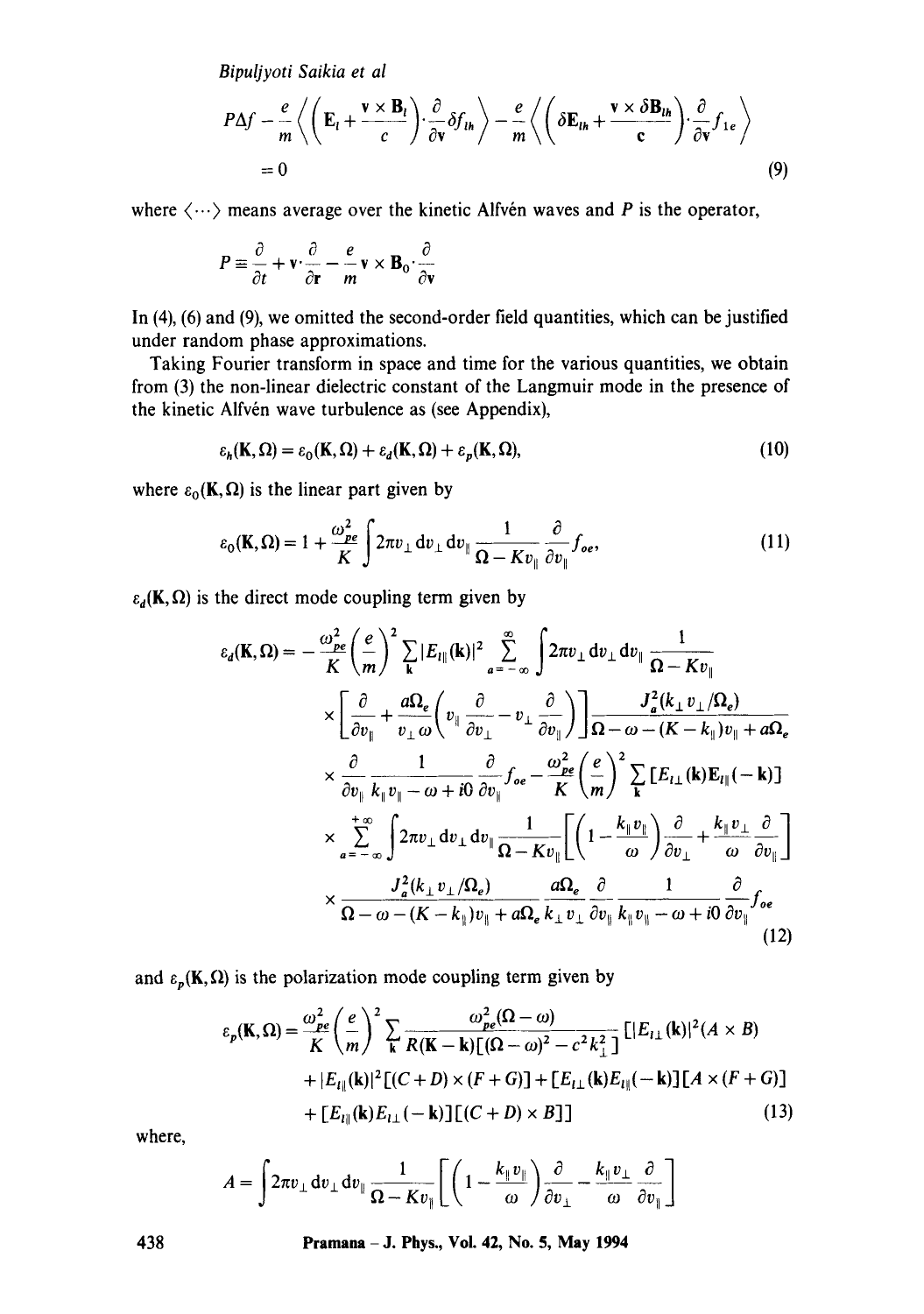Kinetic Alfvén wave turbulence

$$
\times \frac{J_{a}^{2}}{\Omega - \omega - (K - k_{\parallel})v_{\parallel} + a\Omega_{e}} \frac{a\Omega_{e}}{k_{\perp}v_{\perp}} \left[ \frac{\partial}{\partial v_{\parallel}} - \frac{a\Omega_{e}}{v_{\perp}(\Omega - \omega)} \right. \\ \times \left( v_{\parallel} \frac{\partial}{\partial v_{\perp}} - v_{\perp} \frac{\partial}{\partial v_{\parallel}} \right) \right] f_{oe}
$$
\n
$$
B = \int 2\pi v_{\perp} v_{\parallel} dv_{\perp} dv_{\parallel} \frac{J_{a}^{2}}{\Omega - \omega - (K - k_{\parallel})v_{\parallel} + a\Omega_{e}} \frac{a\Omega_{e}}{k_{\perp}v_{\perp}} \times \left[ \left( 1 - \frac{k_{\parallel}v_{\parallel}}{\omega} \right) \frac{\partial}{\partial v_{\perp}} - \frac{k_{\parallel}v_{\perp}}{\omega} \frac{\partial}{\partial v_{\parallel}} \right] \frac{1}{\Omega - Kv_{\parallel}} \frac{\partial}{\partial v_{\parallel}} f_{oe}
$$
\n
$$
C = \int 2\pi v_{\perp} dv_{\perp} dv_{\parallel} \frac{1}{\Omega - Kv_{\parallel}} \left[ \frac{\partial}{\partial v_{\parallel}} + \frac{a\Omega_{e}}{v_{\perp}\omega} \left( v_{\parallel} \frac{\partial}{\partial v_{\perp}} - v_{\perp} \frac{\partial}{\partial v_{\parallel}} \right) \right]
$$
\n
$$
\times \frac{J_{a}^{2}(k_{\perp}v_{\perp}\Omega_{e})}{\Omega - \omega - (K - k_{\parallel})v_{\parallel} + a\Omega_{e}} \left[ \frac{\partial}{\partial v_{\parallel}} - \frac{a\Omega_{e}}{v_{\perp}(\Omega - \omega)} \left( v_{\parallel} \frac{\partial}{\partial v_{\perp}} - v_{\perp} \frac{\partial}{\partial v_{\parallel}} \right) \right] f_{oe}
$$
\n
$$
D = \int 2\pi v_{\perp} dv_{\perp} dv_{\parallel} \frac{1}{\Omega - Kv_{\parallel}} \frac{\partial}{\partial v_{\parallel}} \frac{1}{\omega - k_{\parallel}v_{\parallel} + i0} \frac{\partial}{\partial v_{\parallel}} f_{oe}
$$
\n
$$
F = \int 2\pi v_{\perp} v_{\parallel} dv_{\
$$

$$
R(\mathbf{K} - \mathbf{k}) = 1 + \frac{\omega_{pe}^{2}(\Omega - \omega)}{(\Omega - \omega)^{2} - c^{2}k_{\perp}^{2}} \int 2\pi v_{\perp} v_{\parallel} dv_{\perp} dv_{\parallel} \frac{J_{a}^{2}(k_{\perp} v_{\perp}/\Omega_{e})}{\Omega - \omega - (K - k_{\parallel})v_{\parallel} + a\Omega_{e}} \times \left[ \frac{\partial}{\partial v_{\parallel}} + \frac{a\Omega_{e}}{k_{\perp} v_{\perp}} \left( v_{\parallel} \frac{\partial}{\partial v_{\perp}} - v_{\perp} \frac{\partial}{\partial v_{\parallel}} \right) \right] f_{oe}.
$$
 (15)

In evaluating (10), according to the linear response theory of a turbulent plasma, we keep linear terms with respect to  $\mu$  up to  $\mu\epsilon^2$ . The terms of order  $\epsilon^2$  and higher order give nonlinear frequency shift for kinetic Alfvén wave which can be neglected because  $\Omega \gg \omega$ .

# 3. Plasma-maser interaction

We consider the plasma-maser interaction between electron and kinetic Alfvén turbulence. The condition for the plasma-maser is  $\omega = k_{\parallel} v_{\parallel}$ ,  $\Omega > K v_{\parallel}$ . We first estimate the linear part of the dielectric constant of Langmuir mode (11). This can be expressed as,

$$
\varepsilon_0(\mathbf{K}, \Omega) \simeq 1 - \left(\frac{\omega_{pe}}{\Omega}\right)^2. \tag{16}
$$

Pramana - J. Phys., Vol. 42, No. 5, May 1994

439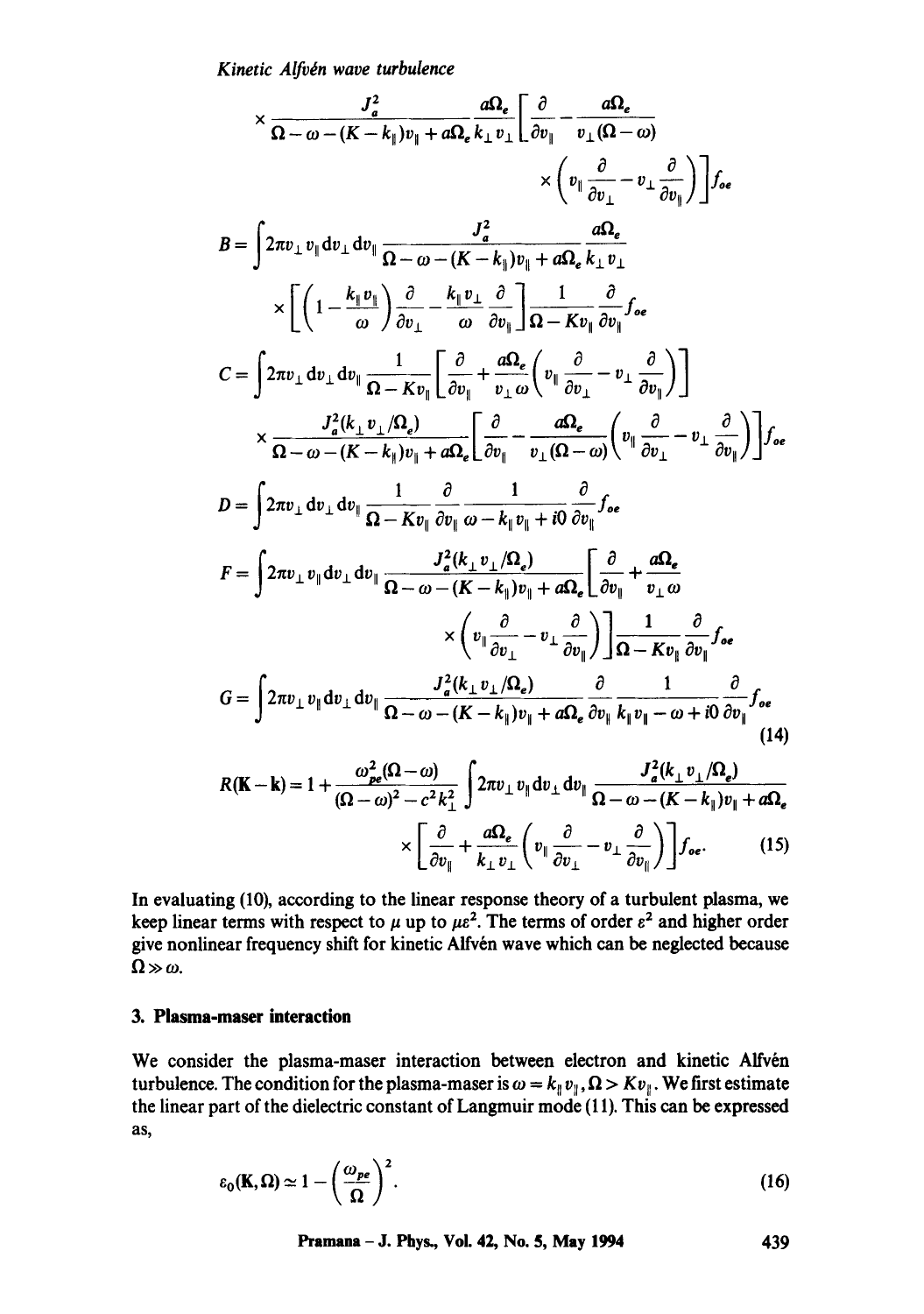With  $\varepsilon_0(K,\Omega) = 0$ , we get the linear dispersion relation for Langmuir mode. The growth rate of Langmuir mode is given by

$$
\gamma(\mathbf{K}, \Omega) = -\frac{\mathrm{Im} \varepsilon_h(\mathbf{K}, \Omega)}{\frac{\partial}{\partial \Omega} \varepsilon_0(\mathbf{K}, \Omega)} \Big|_{\Omega = \Omega_r},\tag{17}
$$

where Im shows that imaginary part of the dielectric constant and  $\Omega$ , is the real frequency of the Langmuir mode. We obtain from (16),

$$
\frac{\partial}{\partial \Omega} \varepsilon_0(\mathbf{K}, \Omega) \simeq 2 \frac{\omega_{pe}^2}{\Omega^3} \simeq \frac{2}{\omega_{pe}}.
$$
 (18)

#### 3.1 *Growth rate due to the direct coupling term*

As is well-known, the plasma-maser effect is particularly important for strongly magnetised plasma,  $\Omega_e > \omega_{pe}$ . Here we estimate the imaginary part of the direct mode coupling term,  $(12)$ . In estimating  $(12)$  [and  $(13)$  as well] we keep contributions only for  $a = 0$ , because for kinetic Alfvén wave, the finite Larmor radius effect for electrons is neglected [11], i.e.,  $k \rho_e \ll 1$ . Furthermore, for strongly magnetized plasma considered here ( $\Omega_e > \omega_{pe}$ ), the dominant contribution comes from  $a = 0$ . The terms which are neglected in estimating (12) and (13) can be shown to be smaller by a factor of the order of  $(\omega_{pe}/\Omega_e)^2$ . Thus (12) reduces to,

$$
\varepsilon_d(\mathbf{K}, \Omega) = -\frac{\omega_{pe}^2}{K} \left(\frac{e}{m}\right)^2 \sum_{\mathbf{k}} |E_{l\parallel}(\mathbf{k})|^2 \int 2\pi v_\perp dv_\perp dv_\parallel \frac{1}{\Omega - K v_\parallel} \times \frac{\partial}{\partial v_\parallel} \frac{J_0^2}{\Omega - \omega - (K - k_\parallel) v_\parallel} \frac{\partial}{\partial v_\parallel} \frac{1}{k_\parallel v_\parallel - \omega + i0} \frac{\partial}{\partial v_\parallel} f_{oe}.
$$
 (19)

From (19) we evaluate the imaginary part as,

$$
\operatorname{Im}\varepsilon_{d}(\mathbf{K},\Omega) = -b\sqrt{\pi}\sum_{\mathbf{k}}\frac{|E_{l\parallel}(\mathbf{k})|^{2}}{4\pi NT_{e}}\frac{3K}{|k_{\parallel}}\frac{v_{A}^{*}-v_{0}}{v_{e}}\exp\bigg[-\bigg(\frac{v_{A}^{*}-v_{0}}{v_{e}}\bigg)^{2}\bigg].\tag{20}
$$

Here,

$$
b = \int 2\pi v_{\perp} J_0^2 f_{oe}(v_{\perp}) dv_{\perp}
$$
 (21)

Inserting (20) in (17), we obtain,

$$
\frac{\gamma_d}{\omega_{pe}} = \frac{3}{2} b \sqrt{\pi} \sum_{\mathbf{k}} \frac{|E_{l\parallel}(\mathbf{k})|^2}{4\pi N T_e} \frac{K}{|k_{\parallel}|} \frac{v_A^* - v_0}{v_e} \exp\bigg[ -\bigg(\frac{v_A^* - v_0}{v_0}\bigg)^2 \bigg].
$$
 (22)

The normalized turbulence energy of Alfvén wave  $(W_T)$  is given by

$$
W_T = \sum_{k} \frac{|B_{ly}|^2}{16\pi N T_e},
$$
\n(23)

where  $B_{ty}$  is the magnetic field of the kinetic Alfvén wave. Inserting the relation

**440 Pramana - J. Phys., Vol. 42, No. 5, May 1994**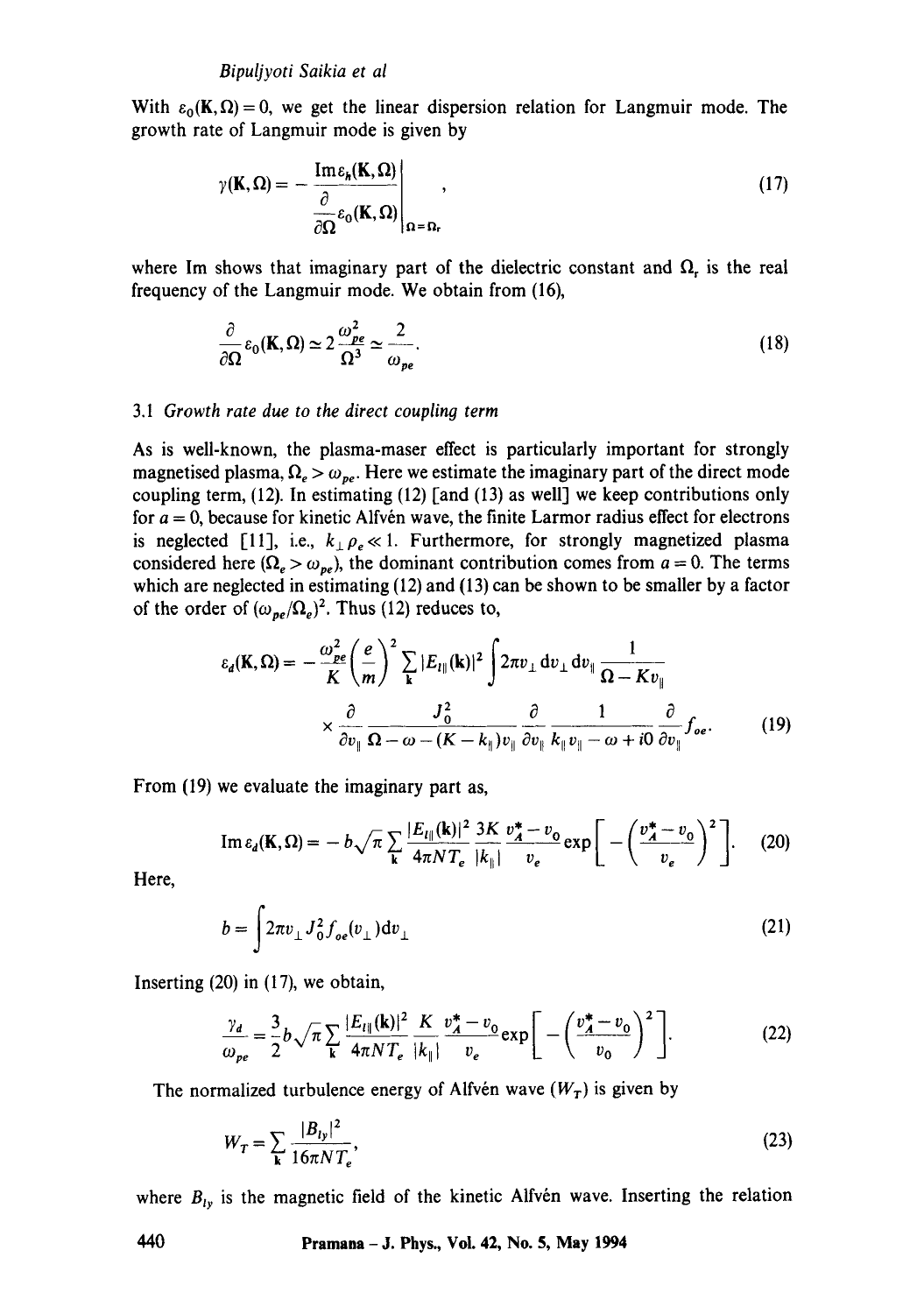between  $B_{ly}$  and  $E_{ly}$ , we obtain,

$$
W_T = \sum_{\mathbf{k}} \frac{|E_{l\parallel}(\mathbf{k})|^2}{16\pi N T_e} \left(\frac{k_{\perp}}{k_{\parallel}}\right)^2 \left(\frac{c}{v_A^*}\right)^2 (Q+1)^2.
$$
 (24)

Here  $Q$  is related to the amplitude ratio of the electric field components of the kinetic Alfvén wave:

$$
\frac{E_{I\parallel}(\mathbf{k})}{E_{I\perp}(\mathbf{k})} = -\frac{k_{\parallel}}{k_{\perp}} \frac{T_e}{T_i} \left[ 1 - I_0(\beta_i) \exp(-\beta_i) \right] \equiv \frac{k_{\parallel}}{k_{\perp}} Q^{-1}.
$$
\n(25)

Here,  $T_e$ ,  $T_i$  and  $I_0$  are electron, ion temperatures and modified Bessel function respectively;  $\beta_i = (k_{\perp} \rho_i)^2/2$  and  $\rho_i$  is ion gyroradius.

Thus in terms of normalized turbulence energy of the kinetic Alfvén wave, (22) reduces to,

$$
\frac{\gamma_d}{\omega_{pe}} = 6b\sqrt{\pi} \sum_{\mathbf{k}} W_T \left(\frac{k_{\parallel}}{k_{\perp}}\right)^2 \left(\frac{v_A^*}{c}\right)^2 (Q+1)^{-2} \frac{K}{|k_{\parallel}|} \times \frac{v_A^* - v_0}{v_e} \exp\left[-\left(\frac{v_A^* - v_0}{v_e}\right)^2\right] \tag{26}
$$

Thus, growth occurs  $\gamma_d > 0$  for  $\Omega/K < 0$  under the condition  $v_0 > v_A^*$ , in presence of kinetic Alfvén wave turbulence.

#### 3.2 *Growth rate due to polarization couplin9 term*

Next, we estimate the growth rate from the polarization mode coupling term (13). This contribution to the growth rate vanishes only for unmagnetized system. For an open system, such as a magnetized plasma, the polarization mode coupling gives the dominant contribution in plasma-maser instability. After a lengthy, but straightforward calculations, we find that the dominant imaginary part contribution of (13) comes from  $|E_{t}(\mathbf{k})|^2$  Im  $[(C+D)\times (F+G)]$ . With  $a=0, C, D, F$  and G reduces to [from (14)]

$$
C = \int 2\pi v_{\perp} dv_{\perp} dv_{\parallel} \frac{1}{\Omega - Kv_{\parallel}} \frac{\partial}{\partial v_{\parallel}} \frac{J_0^2}{\Omega - \omega - (K - k_{\parallel})v_{\parallel}} \frac{\partial}{\partial v_{\parallel}} f_{oe}
$$
  
\n
$$
D = \int 2\pi v_{\perp} dv_{\perp} dv_{\parallel} \frac{1}{\Omega - Kv_{\parallel}} \frac{\partial}{\partial v_{\parallel}} \frac{1}{\omega - k_{\parallel}v_{\parallel} + i0} \frac{\partial}{\partial v_{\parallel}} f_{oe}
$$
  
\n
$$
F = \int 2\pi v_{\perp} v_{\parallel} dv_{\perp} dv_{\parallel} \frac{J_0^2}{\Omega - \omega - (K - k_{\parallel})v_{\parallel}} \frac{\partial}{\partial v_{\parallel}} \frac{1}{\Omega - Kv_{\parallel}} \frac{\partial}{\partial v_{\parallel}} f_{oe}
$$
  
\n
$$
G = \int 2\pi v_{\perp} v_{\parallel} dv_{\perp} dv_{\parallel} \frac{J_0^2}{\Omega - \omega - (K - k_{\parallel})v_{\parallel}} \frac{\partial}{\partial v_{\parallel}} \frac{1}{k_{\parallel}v_{\parallel} - \omega + i0} \frac{\partial}{\partial v_{\parallel}} f_{oe}.
$$
 (27)

It is easy to show that,

$$
\operatorname{Im}(C+D) \times (F+G) = \frac{3(\Omega-\omega)}{\Omega^5} (1-b^2) \frac{m\sqrt{\pi}}{T_e} \frac{K^2}{|k_{\parallel}|} \frac{v_{\star}^* - v_0}{v_e}
$$

$$
\times \exp\left[-\left(\frac{v_{\star}^* - v_0}{v_e}\right)^2\right].
$$
 (28)

**Pramana - J. Phys., Vol. 42, No. 5, May 1994** 441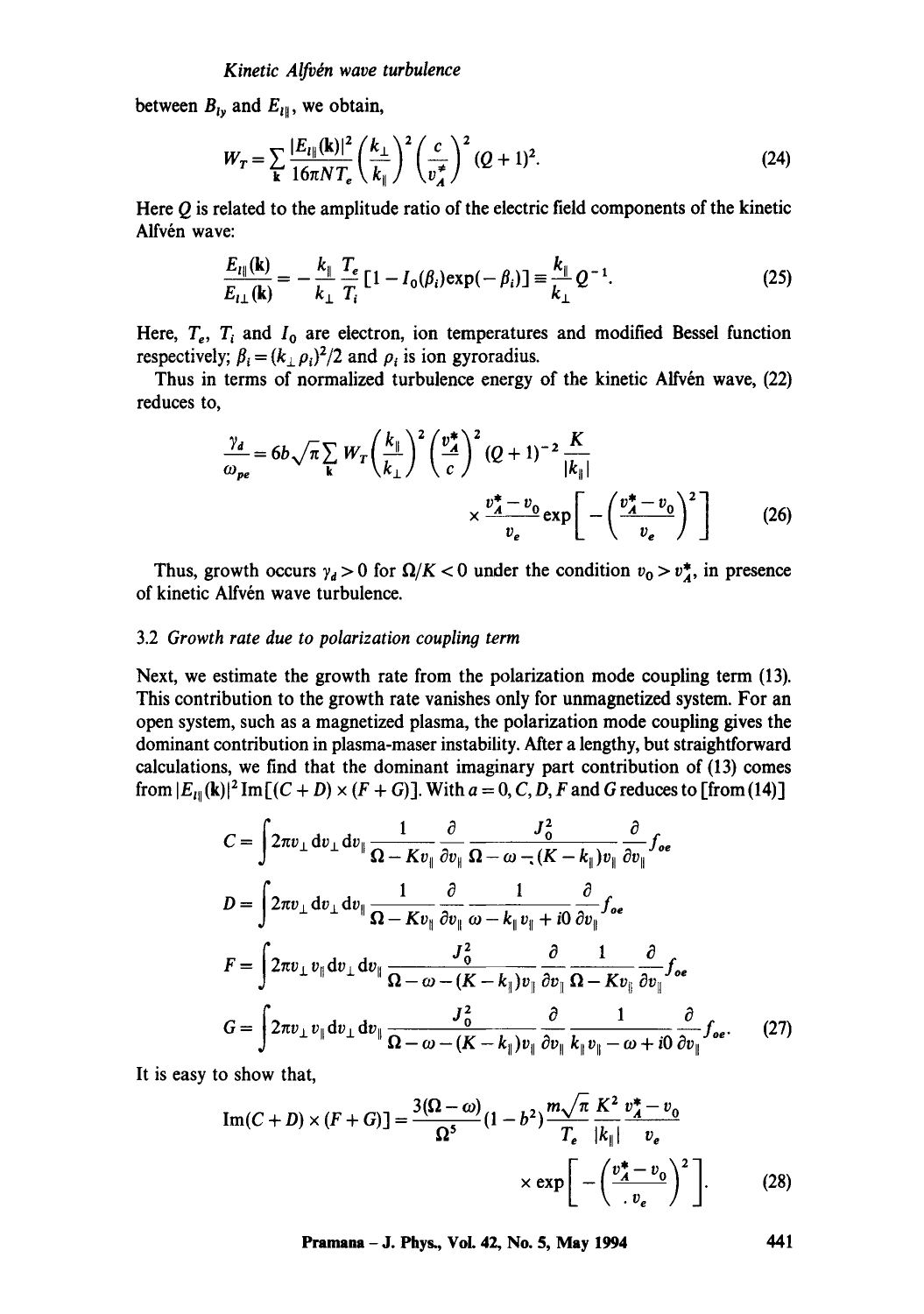Next, we estimate  $R(K - k)$ . For  $\Omega > \omega$ , (15) gives to the lowest order,

$$
\frac{1}{R(\mathbf{K} - \mathbf{k})[(\mathbf{\Omega} - \omega)^2 - c^2 k_\perp^2]} \approx \frac{1}{c^2 k_\perp^2}.
$$
\n(29)

From (17), (28) and (29) we obtain the growth rate due to the polarization term as,

$$
\frac{\gamma_p}{\omega_{pe}} = 12\sqrt{\pi}(1-b^2)\sum_{\mathbf{k}} W_T(Q+1)^{-2}\frac{K}{|k_{\parallel}|}\left(\frac{k_{\parallel}}{k_{\perp}}\right)^2 \left(\frac{k_e}{k_{\perp}}\right)^2 \left(\frac{v_e}{c}\right)^2
$$

$$
\times \left(\frac{v_A^*}{c}\right)^2 \left(\frac{v_A^*-v_0}{v_e}\right) \exp\left[-\left(\frac{v_A^*-v_0}{v_e}\right)^2\right] \tag{30}
$$

for strongly magnetized plasma. Here  $W_T$  is the normalized turbulence energy of the kinetic Alfvén wave [eq. (24)], and  $k_e$  is the electron Debye wave number. Since  $b \ll 1$ , for  $k_{\perp} \rho_e \ll 1$ ,  $1-b^2$  is always a positive quantity. Accordingly, a Langmuir wave with negative phase velocity  $(Q/K < 0)$  always grows in the presence of kinetic Alfvén wave turbulence with  $v_0 > v_A^*$ . Equations (26) and (30) are the main results of our investigation.

It is straightforward to compare the magnitudes of the two growth rates, equations (26) and (30):

$$
R = \frac{\gamma_p}{\gamma_d} = 2 \frac{1 - b^2}{b} \left(\frac{k_e}{k_{\perp}}\right)^2 \left(\frac{v_e}{c}\right)^2.
$$

For typical plasma parameters  $k_{\perp} \rho_e = 0.5$ ,  $k_e/k_{\perp} = 10^3$ ,  $v_e/c = 0.1$ , we find that  $R \gg 1$ , and therefore, we conclude that the polarization term gives the main destabilizing effect in the plasma-maser interaction. As an illustration of our process, we estimate the dominant contribution to the growth rate. Taking typical plasma parameters and MHD data [6],  $k_{\perp}/k_{\parallel} = 10$ ,  $v_A^2/c = 0.01$ ,  $K/k_{\parallel} = 10^2$  and  $Q = 1.5$ , we obtain  $\gamma_p/\omega_{pe} \approx 10^{-1}~W_T$ .

#### **4. Discussion**

The stability of stationary kinetic Alfvén wave turbulence driven by a weak electron beam in an open plasma system against a test high frequency nonresonant wave is studied. It is shown that the growth of the high frequency wave occurs through the plasma-maser interaction between beam electrons and the kinetic Alfvén wave. The growth originates from two processes, viz., direct and polarization mode coupling. In contrast to the ion acoustic turbulence case [1], where  $\gamma/\omega_{pe} \approx (m/M)^{1/2}(kK/k_e^2)$  $W_T \ll W_T$ , the growth rate with MHD wave turbulence is large, because here  $\gamma/\omega_{pe} \approx 10^{-1}~W_T$ . Accordingly, the plasma-maser interaction of Langmuir wave with kinetic Alfvén wave turbulence considered in this paper has a large growth rate in contrast to earlier results based on electrostatic turbulence.

The plasma-maser is one of the three mode-mode coupling processes in plasmas, the other two being the three-wave resonant interaction and the nonlinear Landau interaction. These belong to the lowest order mode-coupling processes, and potentially give same order contribution to the growth rate. Following the prediction of the plasma-maser effect, the reverse absorption process was sought for some time.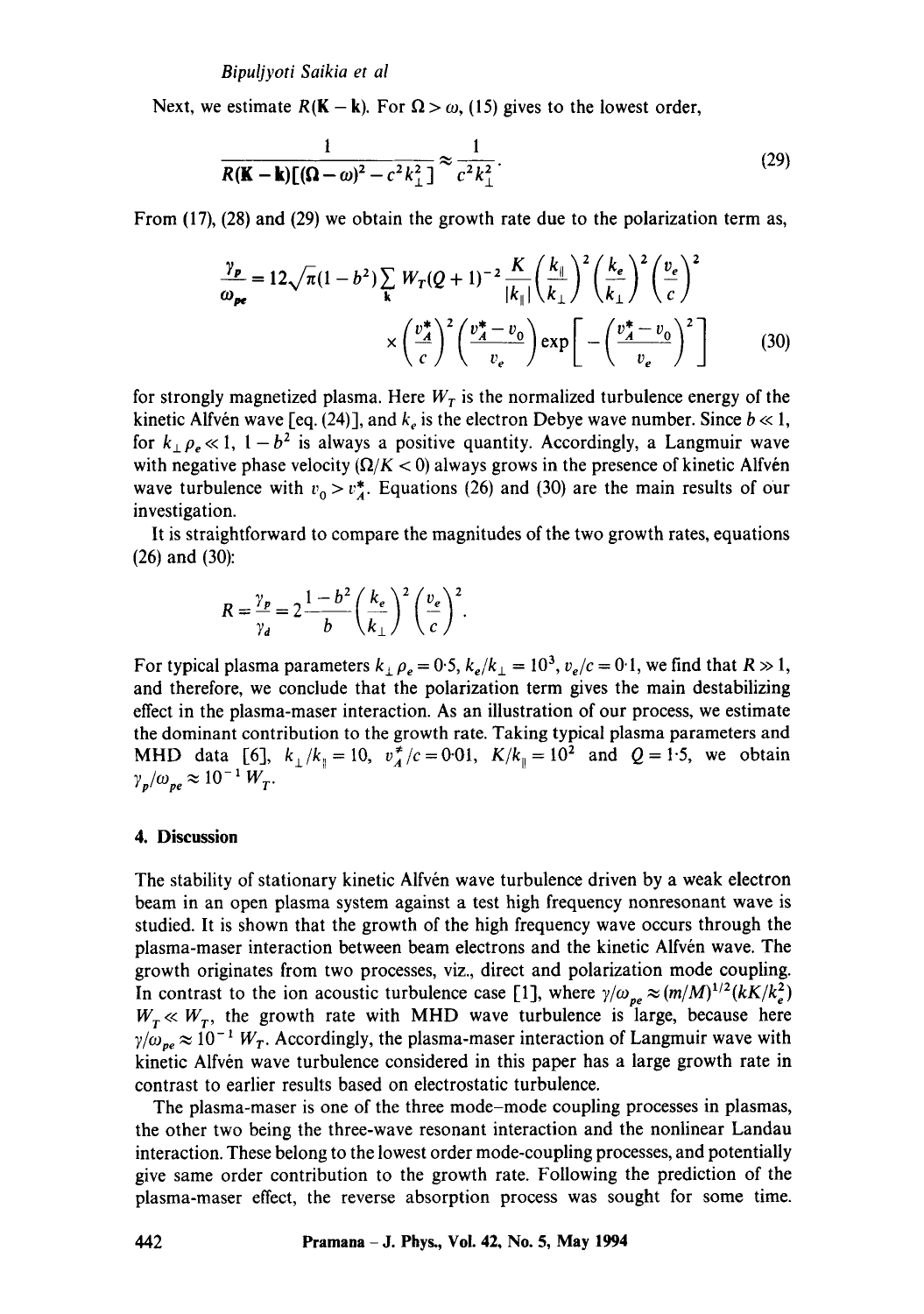### *Kinetic Alfv~n wave turbulence*

Recently, it has been pointed out that plasma-maser emission, which comes from the imaginary part of the nonlinear dielectric constant,  $\text{Im } \varepsilon_h(\mathbf{K}, \Omega)$ , is accompanied by absorption due to the quasilinear effect,  $\partial^2 \varepsilon_0(\mathbf{K}, \Omega, f_{oe}(t))/2 \partial \Omega \partial t$ . For closed system there is exact cancellation between the above two effects [3]. In contrast, plasma-maser is effective in open system where energy and momentum sources and sinks are available. Furthermore, for a magnetized plasma with an external magnetic field, cancellation between emission and absorption processes does not occur, since the presence of the magnetic field is equivalent to externally driven rotation. From this point of view the magnetized plasma is an open system.

Here we comment on the direct and polarization term contributions to the growth rate in the plasma-maser process in unmagnetized and magnetized plasmas. It was expected that plasma-maser process depends on the nature of polarization of the interacting waves in addition to the external environment of the system, and the polarization term was shown to contribute to the process even for unmagnetized plasma [12]. But the mistake was clarified in a recent communication [13]. This paper shows that for unmagnetized plasma  $(b = 1)$ , polarization contribution to the growth rate vanishes [see (30)]. In other words, irrespective of the fact that whether the interacting waves are longitudinal or transverse, only the direct coupling term contributes to the growth rate for unmagnetized plasma. Accordingly, the energy (momentum) source of the process lies in the external environment only. Recently, Nambu *et al* [4] examined the transition from magnetized to unmagnetized plasma and showed that for pure nonresonant test wave  $(K,\Omega)$  the polarization coupling term due to plasma-maser vanishes for unmagnetized plasma.

The kinetic Alfvén wave was introduced by Hasegawa and Chen in relation to plasma heating [14]. It can be excited by a MHD surface wave through a resonant mode conversion process and is shown to cause electron *acceleration* which may be applicable to aurora formation  $[15]$ . The kinetic Alfvén wave can also be generated by the drift wave instability in a plasma with  $\beta$  larger than the electron to ion mass ratio. Further, the kinetic Alfvén wave has a scale length of MHD waves in the direction parallel to the magnetic field and a scale length of ion gyroradius in the perpendicular direction. Hence the scale size of a plasma volume affected by the kinetic Alfvén wave is much larger than the scale sizes of plasma volumes affected by either electrostatic turbulence or cyclotron wave turbulence. Due to these reasons, the existence of such wave is considered to be an universal property of large scale plasmas [16].

In this work, we have considered the plasma-maser process including a test electrostatic wave for an open plasma system with a magnetic field. It is shown that kinetic Alfvén wave turbulence can radiate unstable Langmuir mode. The growth rate of the unstable Langmuir mode is given by (26) [direct coupling term] and (30) [polarization coupling term]. Our results and mechanism have potential importance in explaining electrostatic turbulences occurring in the magnetosheath, the generation of plasma wave in the earth's bowshock and numerous other astrophysical radiation processes. This point may be appreciated from the following observation. It is well known that for nonlinear scattering resonance with  $a = 0$  ( $\Omega - \omega - (K - k_{\parallel})v_{\parallel} = 0$ ),  $\Omega \sim \omega_{pe} \gg \omega$  and  $K \ll k_{\parallel}$ , one finds  $k_{\parallel} \lambda_{pe} \approx 1$  and  $\beta \approx m_e/m_i$ . On the other hand, for plasma-maser, one gets  $k_i \sim \omega/v_A \ll \Omega_i/v_A = \omega_{pi}/c$ . Since  $\omega_{pi}/c \ll 1/\lambda_{pe}$ , the parallel wavelength which satisfies the plasma-maser is much larger than that of the nonlinear scattering resonance. This is the reason why plasma-maser including the kinetic Alfvén wave is important for cosmic plasmas. The primary condition necessary for this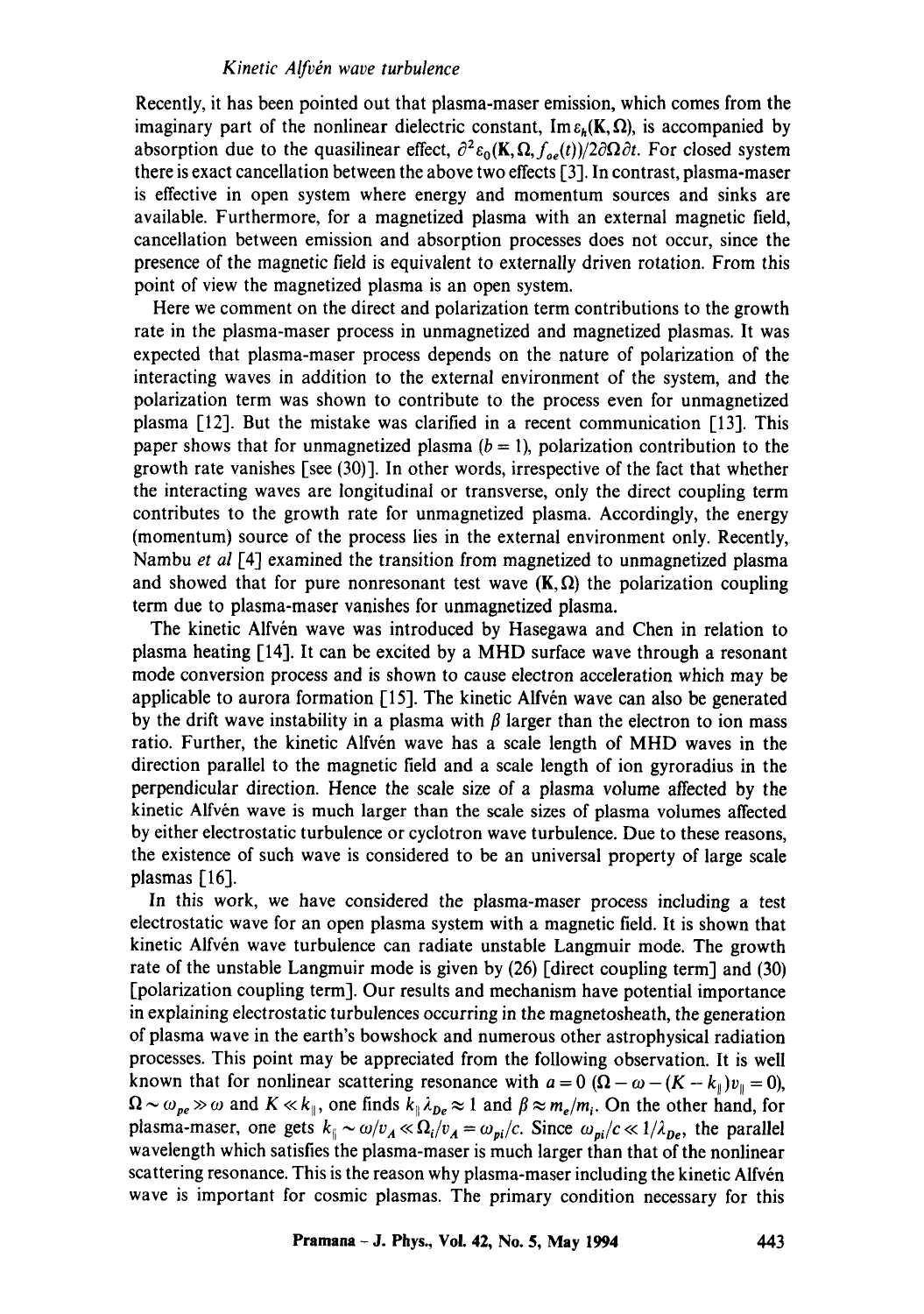## *Bipuljyoti Saikia et al*

mechanism is the presence of a turbulence field from which energy can be transferred to the radiation field via resonant electrons.

## **Acknowledgement**

One of the authors (BS) acknowledges the financial support from the CSIR, India, in performing this work.

# **Appendix**

Here we show a brief derivation of (I0). The unperturbed orbits for electrons are,

$$
x' = x - \frac{v_{\perp}}{\Omega_e} \sin(\phi - \Omega_e \tau) + \frac{v_{\perp}}{\Omega_e} \sin \phi
$$
  

$$
y' = y + \frac{v_{\perp}}{\Omega_e} \cos(\phi - \Omega_e \tau) - \frac{v_{\perp}}{\Omega_e} \cos \phi
$$
 (A1)  

$$
z' = z + v_{\parallel} \tau.
$$

The Fourier component of the high frequency electron number density modification from  $(7)$  is,

$$
\delta f_h(\mathbf{K}, \Omega) = \frac{ie}{m} \frac{1}{\Omega - K v_{\parallel}} \delta E_h(\mathbf{K}, \Omega) \frac{\partial}{\partial v_{\parallel}} f_{oe}
$$
 (A2)

In a similar manner, we get from (8) and (9),

$$
\delta f_{th}(\mathbf{K} - \mathbf{k}, \Omega - \omega) = \frac{i e}{m} \sum_{a,b} \frac{J_b(k_{\perp} v_{\perp} / \Omega_e) \exp[i(a - b)\phi]}{(\Omega - \omega) - (K - k_{\parallel})v_{\parallel} + a\Omega_e}
$$
\n
$$
\times \left\{ E_{l\perp}(\mathbf{k}') \frac{(J_{a+1} + J_{a-1})}{2} \left[ \frac{\partial}{\partial v_{\perp}} - \frac{k'_{\parallel}}{\omega'} \left( v_{\parallel} \frac{\partial}{\partial v_{\perp}} - v_{\perp} \frac{\partial}{\partial v_{\parallel}} \right) \right] \delta f_n(\mathbf{K} - \mathbf{k} - \mathbf{k}')
$$
\n
$$
+ E_{l\parallel}(\mathbf{k}') \left[ J_a \frac{\partial}{\partial v_{\parallel}} + \frac{(J_{a+1} + J_{a-1})}{2} \frac{k'_{\perp}}{\omega'} \left( v_{\parallel} \frac{\partial}{\partial v_{\perp}} - v_{\perp} \frac{\partial}{\partial v_{\parallel}} \right) \right] \delta f_n(\mathbf{K} - \mathbf{k} - \mathbf{k}')
$$
\n
$$
+ \delta E_{th}(\mathbf{K} - \mathbf{k}) \left[ J_a \frac{\partial}{\partial v_{\parallel}} - \frac{(J_{a+1} + J_{a-1})}{2} \frac{k_{\perp}}{\Omega - \omega} \left( v_{\parallel} \frac{\partial}{\partial v_{\perp}} - v_{\perp} \frac{\partial}{\partial v_{\parallel}} \right) \right] f_{oe}
$$
\n
$$
+ J_a \delta E_h(\mathbf{K} - \mathbf{k} - \mathbf{k}') \frac{\partial}{\partial v_{\parallel}} f_{1e}(\mathbf{k}') \right\} \qquad (A3)
$$
\n
$$
\Delta f(\mathbf{K}, \Omega) = \left( \frac{ie}{m} \right)^2 \sum_{a,b} \frac{1}{\Omega - K v_{\parallel}} \left\langle \left\{ E_{l\perp}(\mathbf{k}) \frac{(J_{b+1} + J_{b-1})}{2} \right\} - \frac{\partial}{\partial v_{\parallel}} \right\} + E_{l\parallel}(\mathbf{k}) \left[ J_b \frac{\partial}{\partial v_{\parallel}} - \frac{\partial}{\partial v_{\parallel}} \right] \right\} + \frac{(J_{b+1} + J_{b-1})}{2} \frac{k
$$

**444 Pramana - J. Phys., Vol. 42, No. 5, May 1994**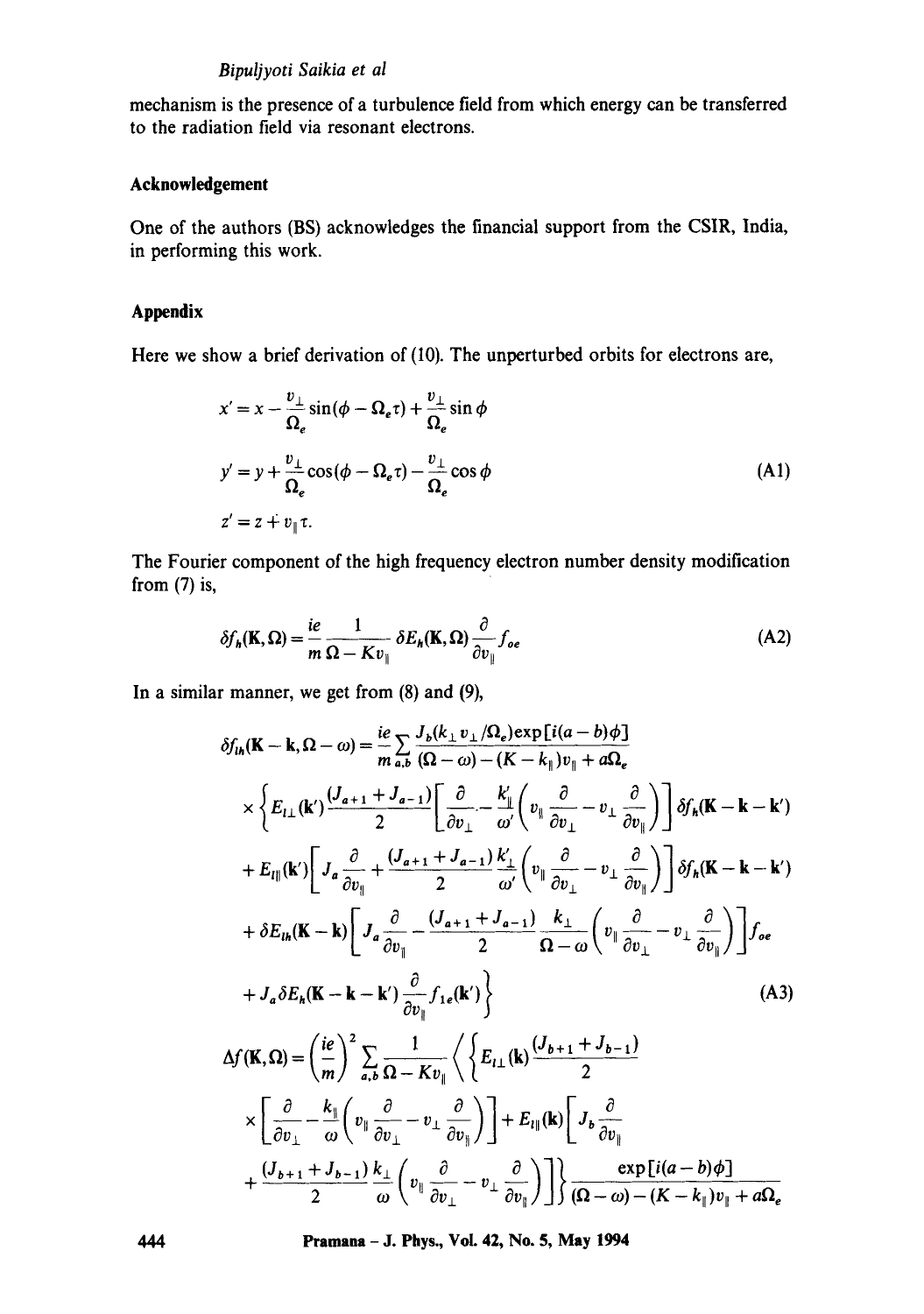*Kinetic Alfv~n wave turbulence* 

$$
\times \left\{ E_{l\perp}(\mathbf{k}') \frac{(J_{a+1} + J_{a-1})}{2} \left[ \frac{\partial}{\partial v_{\perp}} - \frac{k'_{\perp}}{\omega'} \left( v_{\parallel} \frac{\partial}{\partial v_{\perp}} - v_{\perp} \frac{\partial}{\partial v_{\parallel}} \right) \right] \delta f_{h}(\mathbf{k} - \mathbf{k} - \mathbf{k}')
$$
  
+  $E_{l\parallel}(\mathbf{k}') \left[ J_{a} \frac{\partial}{\partial v_{\parallel}} - \frac{(J_{a+1} + J_{a-1})}{2} \frac{k'_{\perp}}{\omega'} \left( v_{\parallel} \frac{\partial}{\partial v_{\perp}} - v_{\perp} \frac{\partial}{\partial v_{\parallel}} \right) \right] \delta f_{h}(\mathbf{k} - \mathbf{k} - \mathbf{k}')$   
+  $\delta E_{lh}(\mathbf{k} - \mathbf{k}) \left[ J_{a} \frac{\partial}{\partial v_{\parallel}} - \frac{(J_{a+1} + J_{a-1})}{2} \frac{k'_{\perp}}{\Omega - \omega} \left( v_{\parallel} \frac{\partial}{\partial v_{\perp}} - v_{\perp} \frac{\partial}{\partial v_{\parallel}} \right) \right] f_{oe}$   
+  $J_{a} \delta E_{h}(\mathbf{k} - \mathbf{k} - \mathbf{k}') \frac{\partial}{\partial v_{\parallel}} f_{1e}(\mathbf{k}') \right\} + \delta E_{lh}(\mathbf{K} - \mathbf{k}) \left[ \frac{\partial}{\partial v_{\parallel}} - \cos \phi \frac{k_{\perp}}{\Omega - \omega} \right]$   
 $\times \left( v_{\parallel} \frac{\partial}{\partial v_{\perp}} - v_{\perp} \frac{\partial}{\partial v_{\parallel}} \right) \right] f_{1e}(\mathbf{k}) \right)$  (A4)

where  $f_{1e}(\mathbf{k})$  is given by (5).

The Maxwell equation for mixed mode field can be written as,

$$
\nabla \times \delta \mathbf{B}_{\iota h}(\mathbf{K} - \mathbf{k}) = \frac{1}{c} \frac{\partial}{\partial t} \delta \mathbf{E}_{\iota h}(\mathbf{K} - \mathbf{k}) - \frac{4\pi e}{c} \int \mathbf{v} \delta f_{\iota h}(\mathbf{K} - \mathbf{k}) \mathrm{d} \mathbf{v}.
$$
 (A5)

Accordingly, the Fourier component of the mixed mode electric field is given by,

$$
\delta E_{th}(\mathbf{K} - \mathbf{k}) = \frac{4\pi i e(\Omega - \omega)}{(\Omega - \omega)^2 - c^2 k_{\perp}^2} \int v_{\parallel} \delta f_{th}(\mathbf{K} - \mathbf{k}) d\mathbf{v}
$$
 (A6)

Substituting  $(A3)$  into  $(A6)$ , we get,

$$
\delta E_{th}(\mathbf{K} - \mathbf{k}) =
$$
\n
$$
- \frac{4\pi e^2 (\Omega - \omega)}{mR(\mathbf{K} - \mathbf{k})[(\Omega - \omega)^2 - c^2 k_{\perp}^2]} \sum_{a,b} \int v_{\parallel} \frac{J_a(k_{\perp} v_{\perp} / \Omega_e) \exp[i(a - b)\phi]}{(\Omega - \omega) - (K - k_{\parallel})v_{\parallel} + a\Omega_e}
$$
\n
$$
\times \left\{ E_{l\perp}(\mathbf{k}') \frac{(J_{a+1} + J_{a-1})}{2} \left[ \frac{\partial}{\partial v_{\perp}} - \frac{k'_{\parallel}}{\omega'} \left( v_{\parallel} \frac{\partial}{\partial v_{\perp}} - v_{\perp} \frac{\partial}{\partial v_{\parallel}} \right) \right] \delta f_h(\mathbf{K} - \mathbf{k} - \mathbf{k}') \right.
$$
\n
$$
+ E_{l\parallel}(\mathbf{k}') \left[ J_a \frac{\partial}{\partial v_{\parallel}} + \frac{(J_{a+1} + J_{a-1})}{2} \frac{k'_{\perp}}{\omega'} \left( v_{\parallel} \frac{\partial}{\partial v_{\perp}} - v_{\perp} \frac{\partial}{\partial v_{\parallel}} \right) \right] \delta f_h(\mathbf{K} - \mathbf{k} - \mathbf{k}') \right.
$$
\n
$$
+ J_a \delta E_h(\mathbf{K} - \mathbf{k} - \mathbf{k}') \frac{\partial}{\partial v_{\parallel}} f_{1e}(\mathbf{k}') \right\} \mathrm{d}\mathbf{v} \tag{A7}
$$

where  $R(K - k)$  is given by (15).

Finally, from (3), the Fourier component of the electric field of the Langmuir mode can be written as,

$$
\delta E_h(\mathbf{K}, \Omega) = -\frac{4\pi e}{K} \int [\delta f_h(\mathbf{K}, \Omega) + \Delta f(\mathbf{K}, \Omega)] \, \mathrm{d}\mathbf{v}
$$
 (A8)

Substituting (A2), (A3), (A4) and (A7) into the rhs of (A8) and assuming random phase approximation for the kinetic Alfvén wave, and performing the integration with respect to  $\phi$  (only  $a = b$  terms do survive), we obtain (10).